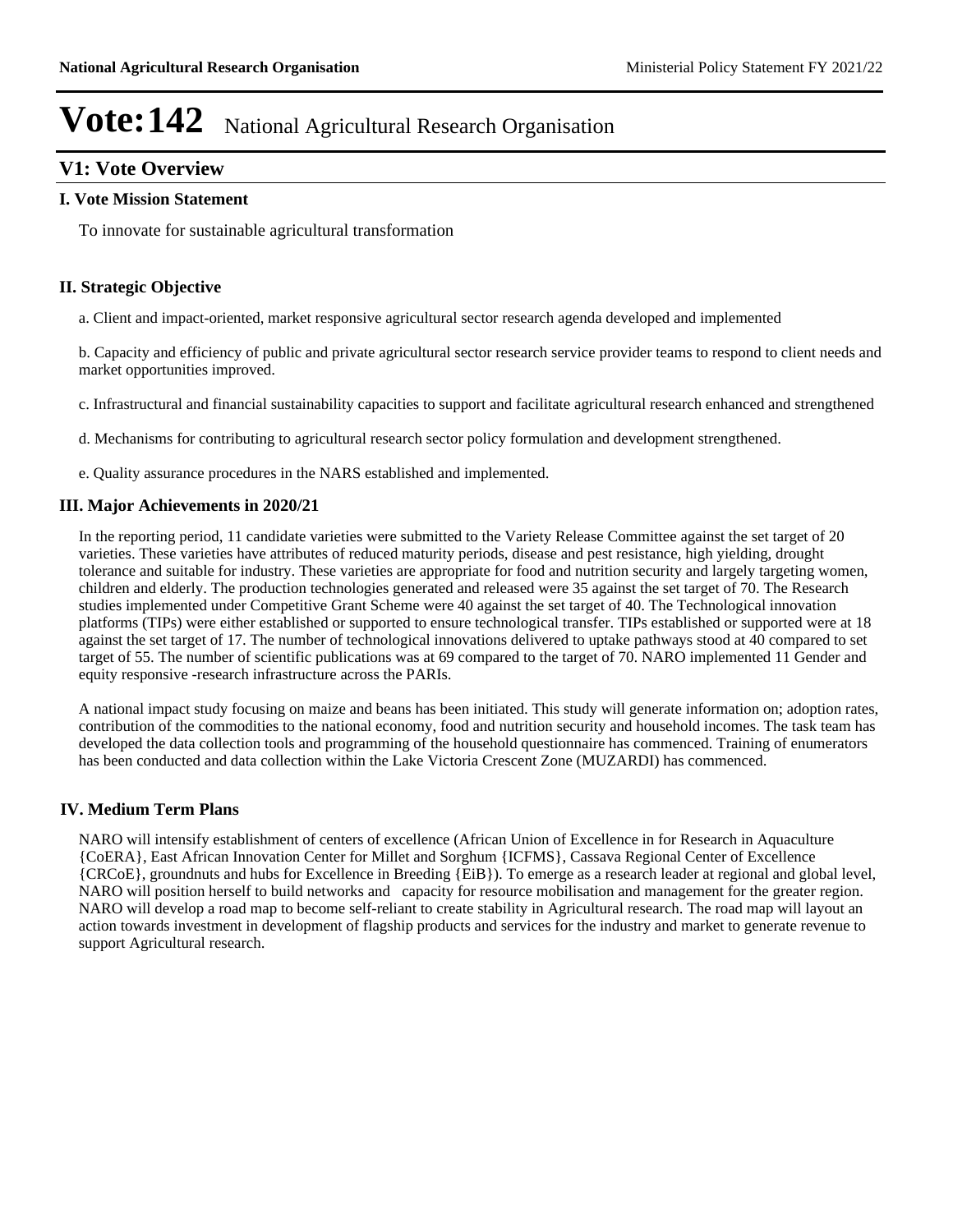### **V. Snapshot Of Medium Term Budget Allocations**

**Table 5.1: Overview of Vote Expenditures (UShs Billion)**

|                  |                                                      |                    |               | 2020/21                                   |         |         |         | <b>MTEF Budget Projections</b> |         |
|------------------|------------------------------------------------------|--------------------|---------------|-------------------------------------------|---------|---------|---------|--------------------------------|---------|
|                  |                                                      | 2019/20<br>Outturn | <b>Budget</b> | <b>Approved Expenditure</b><br>by End Dec | 2021/22 | 2022/23 | 2023/24 | 2024/25                        | 2025/26 |
| <b>Recurrent</b> | Wage                                                 | 22.474             | 33.233        | 16.617                                    | 34.233  | 35.945  | 35.945  | 35.945                         | 35.945  |
|                  | Non Wage                                             | 16.316             | 25.291        | 12.759                                    | 24.604  | 24.604  | 24.604  | 24.604                         | 24.604  |
| Devt.            | GoU                                                  | 18.295             | 51.473        | 24.706                                    | 51.473  | 51.473  | 51.473  | 51.473                         | 51.473  |
|                  | Ext. Fin.                                            | 0.000              | 0.000         | 0.000                                     | 0.000   | 0.000   | 0.000   | 0.000                          | 0.000   |
|                  | <b>GoU</b> Total                                     | 57.085             | 109.997       | 54.081                                    | 110.310 | 112.021 | 112.021 | 112.021                        | 112.021 |
|                  | <b>Total GoU+Ext Fin (MTEF)</b>                      | 57.085             | 109.997       | 54.081                                    | 110.310 | 112.021 | 112.021 | 112.021                        | 112.021 |
|                  | Arrears                                              | 0.000              | 0.020         | 0.034                                     | 0.298   | 0.000   | 0.000   | 0.000                          | 0.000   |
|                  | <b>Total Budget</b>                                  | 57.085             | 110.017       | 54.115                                    | 110.608 | 112.021 | 112.021 | 112.021                        | 112.021 |
|                  | <b>A.I.A Total</b>                                   | 0.000              | 0.000         | 0.000                                     | 0.000   | 0.000   | 0.000   | 0.000                          | 0.000   |
|                  | <b>Grand Total</b>                                   | 57.085             | 110.017       | 54.115                                    | 110.608 | 112.021 | 112.021 | 112.021                        | 112.021 |
|                  | <b>Total Vote Budget</b><br><b>Excluding Arrears</b> | 57.085             | 109.997       | 54.081                                    | 110.310 | 112.021 | 112.021 | 112.021                        | 112.021 |

#### **Table 5.2: Budget Allocation by Programme (UShs Billion)**

|                                 | 2021/22 Draft Estimates |          |              |  |  |
|---------------------------------|-------------------------|----------|--------------|--|--|
| <b>Billion Uganda Shillings</b> | GoU                     | Ext. Fin | <b>Total</b> |  |  |
| Agro-Industrialisation          | 110.310                 | 0.000    | 110.310      |  |  |
| <b>Grand Total:</b>             | 110.608                 | 0.000    | 110.608      |  |  |
| <b>Total excluding Arrears</b>  | 110.310                 | 0.000    | 110.310      |  |  |

### **VI. Budget By Economic Clasification**

**Table V6.1 2020/21 and 2021/22 Budget Allocations by Item**

|                                       |        | 2020/21 Approved Budget |            |              |        | 2021/22 Draft Estimates |              |
|---------------------------------------|--------|-------------------------|------------|--------------|--------|-------------------------|--------------|
| Billion Uganda Shillings              | GoU    | Ext. Fin                | <b>AIA</b> | <b>Total</b> | GoU    | Ext. Fin                | <b>Total</b> |
| <b>Output Class: Outputs Provided</b> | 80.594 | 0.000                   | 0.000      | 80.594       | 79.321 | 0.000                   | 79.321       |
| 211 Wages and Salaries                | 37.677 | 0.000                   | 0.000      | 37.677       | 37.298 | 0.000                   | 37.298       |
| 212 Social Contributions              | 3.323  | 0.000                   | 0.000      | 3.323        | 3.423  | 0.000                   | 3.423        |
| 213 Other Employee Costs              | 5.067  | 0.000                   | 0.000      | 5.067        | 10.468 | 0.000                   | 10.468       |
| 221 General Expenses                  | 9.555  | 0.000                   | 0.000      | 9.555        | 6.828  | 0.000                   | 6.828        |
| 222 Communications                    | 0.807  | 0.000                   | 0.000      | 0.807        | 1.177  | 0.000                   | 1.177        |
| 223 Utility and Property Expenses     | 1.878  | 0.000                   | 0.000      | 1.878        | 1.026  | 0.000                   | 1.026        |
| 224 Supplies and Services             | 8.944  | 0.000                   | 0.000      | 8.944        | 9.224  | 0.000                   | 9.224        |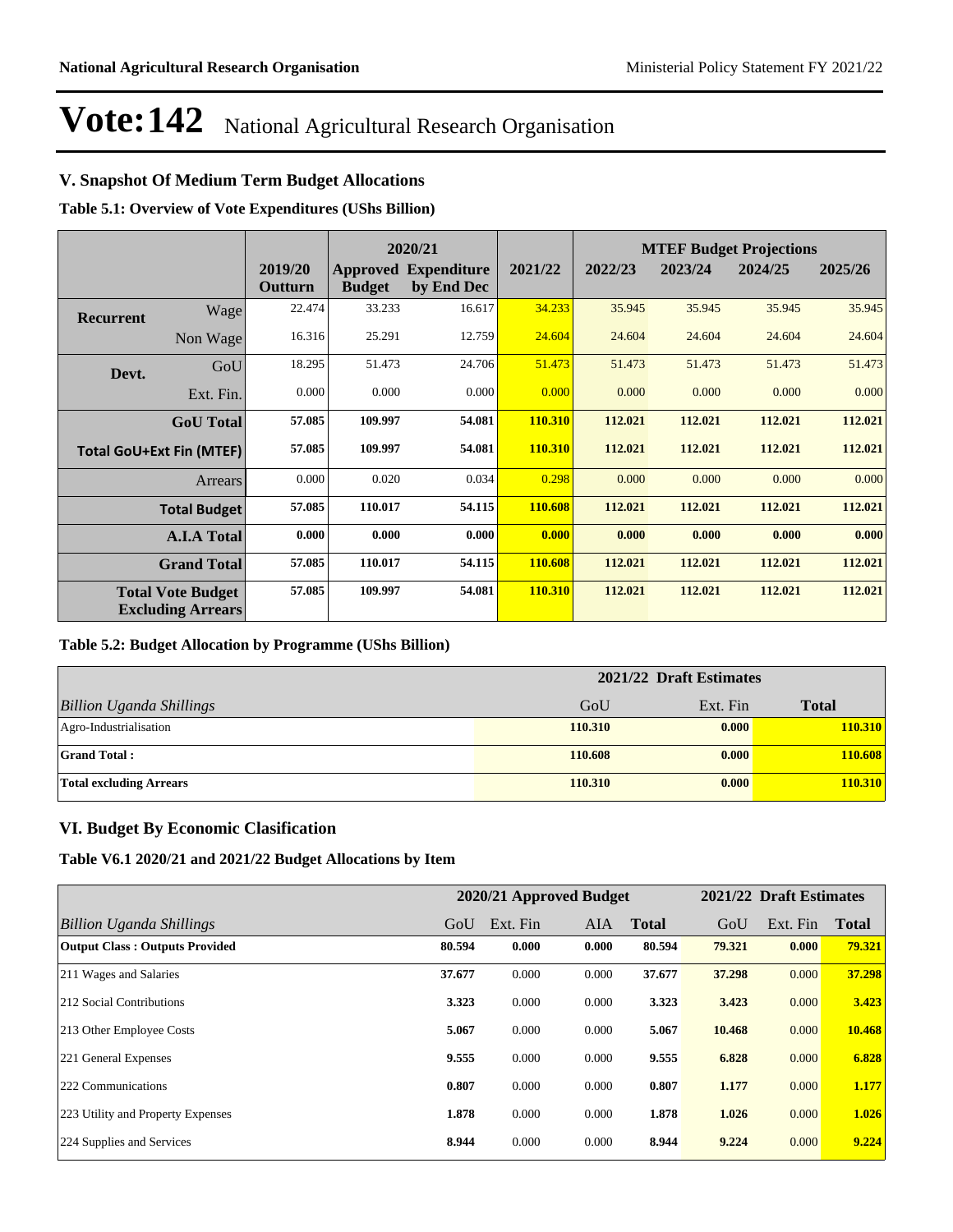| 225 Professional Services                 | 1.961   | 0.000 | 0.000 | 1.961   | 0.657   | 0.000 | 0.657   |
|-------------------------------------------|---------|-------|-------|---------|---------|-------|---------|
| 226 Insurances and Licenses               | 0.387   | 0.000 | 0.000 | 0.387   | 0.314   | 0.000 | 0.314   |
| 227 Travel and Transport                  | 6.938   | 0.000 | 0.000 | 6.938   | 6.698   | 0.000 | 6.698   |
| 228 Maintenance                           | 4.007   | 0.000 | 0.000 | 4.007   | 2.107   | 0.000 | 2.107   |
| 273 Employer social benefits              | 0.050   | 0.000 | 0.000 | 0.050   | 0.102   | 0.000 | 0.102   |
| <b>Output Class: Outputs Funded</b>       | 1.844   | 0.000 | 0.000 | 1.844   | 1.844   | 0.000 | 1.844   |
| 262 To international organisations        | 1.800   | 0.000 | 0.000 | 1.800   | 1.800   | 0.000 | 1.800   |
| 264 To Resident Non-government units      | 0.044   | 0.000 | 0.000 | 0.044   | 0.044   | 0.000 | 0.044   |
| <b>Output Class: Capital Purchases</b>    | 27.559  | 0.000 | 0.000 | 27.559  | 29.145  | 0.000 | 29.145  |
| 281 Property expenses other than interest | 1.667   | 0.000 | 0.000 | 1.667   | 1.400   | 0.000 | 1.400   |
| <b>312 FIXED ASSETS</b>                   | 25.892  | 0.000 | 0.000 | 25.892  | 27.745  | 0.000 | 27.745  |
| <b>Output Class: Arrears</b>              | 0.020   | 0.000 | 0.000 | 0.020   | 0.298   | 0.000 | 0.298   |
| 321 DOMESTIC                              | 0.020   | 0.000 | 0.000 | 0.020   | 0.298   | 0.000 | 0.298   |
| <b>Grand Total:</b>                       | 110.017 | 0.000 | 0.000 | 110.017 | 110.608 | 0.000 | 110.608 |
| <b>Total excluding Arrears</b>            | 109.997 | 0.000 | 0.000 | 109.997 | 110.310 | 0.000 | 110.310 |

### VII. Budget By Sub-Subprogramme, Department And Project

### **Table V7.1: Past Expenditure Outturns and Medium Term Projections by Sub-SubProgramme,Department and Project**

| Billion Uganda shillings                                                                                      |                              | FY 2020/21                |                                   |                                             |         | <b>Medium Term Projections</b> |         |         |
|---------------------------------------------------------------------------------------------------------------|------------------------------|---------------------------|-----------------------------------|---------------------------------------------|---------|--------------------------------|---------|---------|
|                                                                                                               | <b>FY 2019/20</b><br>Outturn | Approved<br><b>Budget</b> | <b>Spent By</b><br><b>End Dec</b> | 2021-22<br><b>Proposed</b><br><b>Budget</b> | 2022-23 | 2023-24                        | 2024-25 | 2025-26 |
| <b>51 Agricultural Research</b>                                                                               | 57.085                       | 110.017                   | 54.115                            | 110.608                                     | 112.021 | 112.021                        | 112.021 | 112.021 |
| 01 Headquarters                                                                                               | 33.200                       | 48.545                    | 23.292                            | 51.675                                      | 53.088  | 53.438                         | 53.438  | 53.438  |
| 0382 Support for NARO                                                                                         | 17.336                       | 50.173                    | 24.340                            | 0.000                                       | 0.000   | 0.000                          | 0.000   | 0.000   |
| 07 National Crops Resources Research<br>Institute                                                             | 0.513                        | 0.244                     | 0.130                             | 0.244                                       | 0.244   | 0.244                          | 0.244   | 0.244   |
| 08 National Fisheries Resources Research<br>Institute                                                         | 0.773                        | 0.332                     | 0.153                             | 0.332                                       | 0.332   | 0.332                          | 0.332   | 0.332   |
| 09 National Forestry Resources Research<br>Institute                                                          | 0.507                        | 0.234                     | 0.106                             | 0.234                                       | 0.234   | 0.234                          | 0.234   | 0.234   |
| 10 National Livestock Resources Research                                                                      | 0.139                        | 5.235                     | 3.878                             | 2.235                                       | 2.235   | 2.235                          | 2.235   | 2.235   |
| 11 National Semi arid Resources Research                                                                      | 0.065                        | 0.237                     | 0.095                             | 0.437                                       | 0.437   | 0.437                          | 0.437   | 0.437   |
| 12 National Laboratories Research                                                                             | 0.234                        | 1.328                     | 0.767                             | 1.189                                       | 1.189   | 1.189                          | 1.189   | 1.189   |
| 13 Abi ZARDI                                                                                                  | 0.213                        | 0.181                     | 0.067                             | 0.191                                       | 0.191   | 0.191                          | 0.191   | 0.191   |
| 14 Bulindi ZARDI                                                                                              | 0.376                        | 0.189                     | 0.079                             | 0.199                                       | 0.199   | 0.199                          | 0.199   | 0.199   |
| 15 Kachwekano ZARDI                                                                                           | 0.381                        | 0.180                     | 0.054                             | 0.190                                       | 0.190   | 0.190                          | 0.190   | 0.190   |
| 1560 Relocation and Operationalisation of the<br>National Livestock Resources Research<br>Institute (NALIRRI) | 0.959                        | 1.300                     | 0.366                             | 5.000                                       | 5.000   | 5.000                          | 5.000   | 5.000   |
| 16 Mukono ZARDI                                                                                               | 0.382                        | 0.350                     | 0.152                             | 0.350                                       | 0.350   | 0.000                          | 0.000   | 0.000   |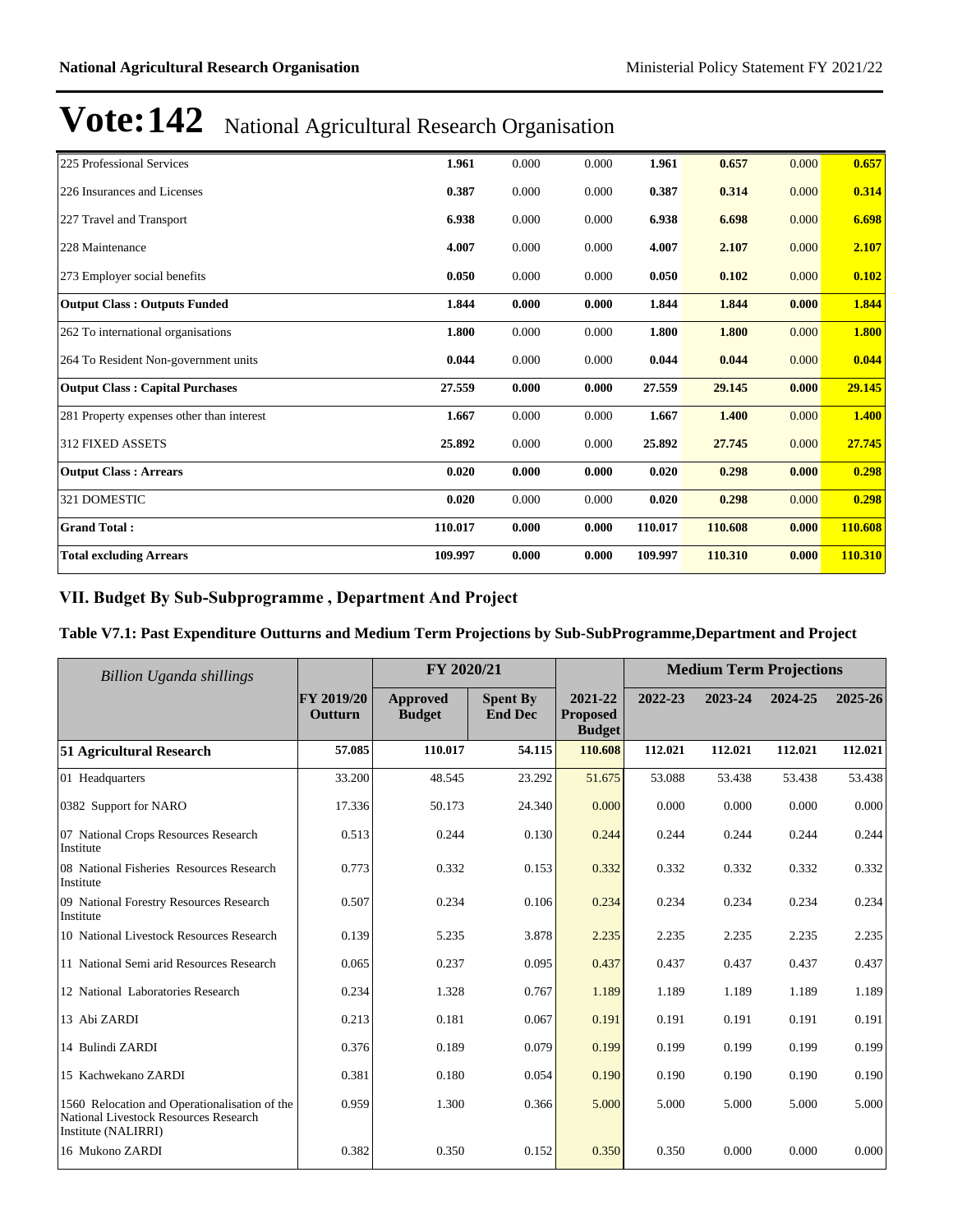| 1619 Retooling of National Agricultural<br><b>Research Organization</b> | 0.000  | 0.000   | 0.000  | 46.473  | 46.473  | 46.473  | 46.473  | 46.473  |
|-------------------------------------------------------------------------|--------|---------|--------|---------|---------|---------|---------|---------|
| 17 Ngetta ZARDI                                                         | 0.366  | 0.178   | 0.078  | 0.198   | 0.198   | 0.198   | 0.198   | 0.198   |
| 18 Nabium ZARDI                                                         | 0.281  | 0.179   | 0.084  | 0.199   | 0.199   | 0.199   | 0.199   | 0.199   |
| 19 Mbarara ZARDI                                                        | 0.386  | 0.181   | 0.092  | 0.191   | 0.191   | 0.191   | 0.191   | 0.191   |
| 20 Buginyaya ZARDI                                                      | 0.384  | 0.339   | 0.159  | 0.349   | 0.349   | 0.349   | 0.349   | 0.349   |
| 21 Rwebitaba ZARDI                                                      | 0.372  | 0.184   | 0.086  | 0.494   | 0.494   | 0.494   | 0.494   | 0.494   |
| 26 NARO Internal Audit                                                  | 0.079  | 0.180   | 0.038  | 0.180   | 0.180   | 0.180   | 0.180   | 0.180   |
| 27 National Coffee Research Institute                                   | 0.140  | 0.248   | 0.101  | 0.248   | 0.248   | 0.248   | 0.248   | 0.248   |
| <b>Total for the Vote</b>                                               | 57.085 | 110.017 | 54.115 | 110.608 | 112.021 | 112.021 | 112.021 | 112.021 |
| <b>Total Excluding Arrears</b>                                          | 57.085 | 109.997 | 54.081 | 110.310 | 112.021 | 112.021 | 112.021 | 112.021 |

### VIII. Sub-SubProgramme Performance and Medium Term Plans

#### **Table V8.1: Sub-SubProgramme Outcome and Outcome Indicators**

| Sub-SubProgramme: 51 Agricultural Research<br>(1) Develop and promote demand-driven technologies, innovations and management practices that                             |                 |                                                                                                                                                            |               |                                                                                        |                                                                                                                                                                                                                                                   |
|-------------------------------------------------------------------------------------------------------------------------------------------------------------------------|-----------------|------------------------------------------------------------------------------------------------------------------------------------------------------------|---------------|----------------------------------------------------------------------------------------|---------------------------------------------------------------------------------------------------------------------------------------------------------------------------------------------------------------------------------------------------|
|                                                                                                                                                                         |                 |                                                                                                                                                            |               |                                                                                        |                                                                                                                                                                                                                                                   |
| respond to target clientele demands;<br>(2) Increase research products and services suited for vertical integration into industries;<br>communities;<br>transformation. |                 |                                                                                                                                                            |               |                                                                                        |                                                                                                                                                                                                                                                   |
| Director General                                                                                                                                                        |                 |                                                                                                                                                            |               |                                                                                        |                                                                                                                                                                                                                                                   |
|                                                                                                                                                                         |                 |                                                                                                                                                            |               |                                                                                        |                                                                                                                                                                                                                                                   |
|                                                                                                                                                                         |                 |                                                                                                                                                            |               |                                                                                        |                                                                                                                                                                                                                                                   |
|                                                                                                                                                                         |                 |                                                                                                                                                            |               |                                                                                        |                                                                                                                                                                                                                                                   |
| <b>Outcome Indicators</b>                                                                                                                                               |                 |                                                                                                                                                            |               | 2022/23                                                                                | 2023/24                                                                                                                                                                                                                                           |
|                                                                                                                                                                         | <b>Baseline</b> | <b>Base</b> year                                                                                                                                           | <b>Target</b> | Projection                                                                             | Projection                                                                                                                                                                                                                                        |
| • Percentage of new varieties promoted and adopted by farmers and other users                                                                                           | 14              | 2019                                                                                                                                                       | 14%           | 20%                                                                                    | 25%                                                                                                                                                                                                                                               |
| • Number of commercialisable technologies and innovations generated through competitive                                                                                 | 5               | 2019                                                                                                                                                       | 10            | 10                                                                                     | 10                                                                                                                                                                                                                                                |
| • Increased production and productivity at some level resulting from utilization of                                                                                     | 1.8             | 2019                                                                                                                                                       | 2%            | 3%                                                                                     | 3.8%                                                                                                                                                                                                                                              |
| <b>Department: 01 Headquarters</b>                                                                                                                                      |                 |                                                                                                                                                            |               |                                                                                        |                                                                                                                                                                                                                                                   |
| <b>Budget Output: 01 Generation of agricultural technologies</b>                                                                                                        |                 |                                                                                                                                                            |               |                                                                                        |                                                                                                                                                                                                                                                   |
| No. of improved productivity technologies generated                                                                                                                     |                 |                                                                                                                                                            | 107           | 107                                                                                    | 114                                                                                                                                                                                                                                               |
| No. of new varieties submitted to Variety Release Committee for release                                                                                                 |                 |                                                                                                                                                            | 37            | 37                                                                                     | 44                                                                                                                                                                                                                                                |
| 38<br>38<br>No. of research studies under competitive grants scheme                                                                                                     |                 |                                                                                                                                                            |               |                                                                                        | 40                                                                                                                                                                                                                                                |
|                                                                                                                                                                         |                 |                                                                                                                                                            |               |                                                                                        |                                                                                                                                                                                                                                                   |
| No. of technological innovation platforms established/supported                                                                                                         |                 |                                                                                                                                                            | 68            | 68                                                                                     | 70                                                                                                                                                                                                                                                |
|                                                                                                                                                                         |                 | 1. Increased production and productivity of priority and strategic commodities<br>Budget Output: 02 Research extension interface promoted and strengthened |               | Increased production and productivity of priority and strategic commodities<br>2021/22 | (3) Improve access and sustainable utilization of improved agricultural technologies and innovations by<br>(4) Increase Total Factor Productivity to accelerate community institutional orientation to agricultural<br><b>Performance Targets</b> |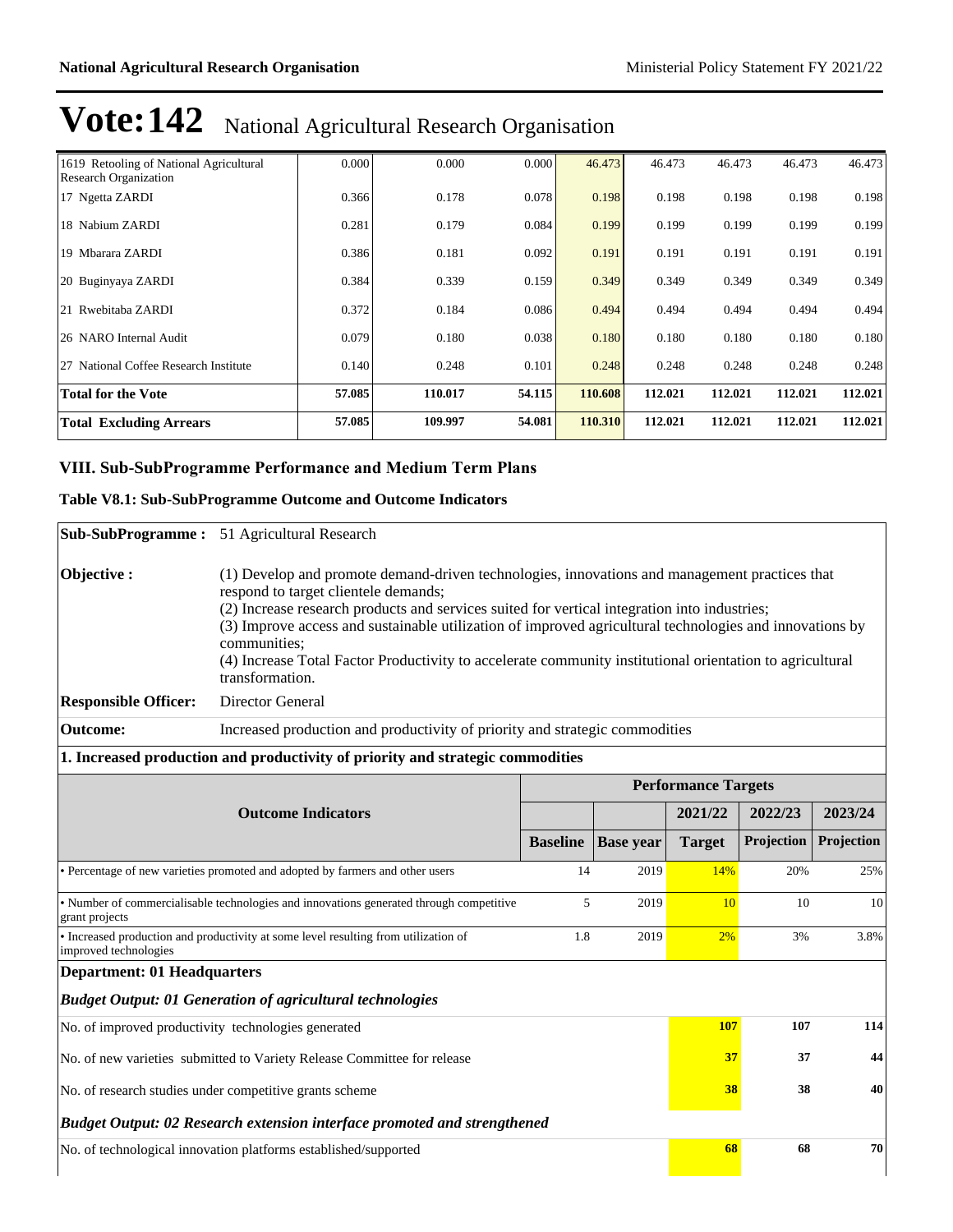| No. of technological innovations delivered to uptake pathways            | 131                     | 131                     | 135 |
|--------------------------------------------------------------------------|-------------------------|-------------------------|-----|
| <b>Department: 07 National Crops Resources Research Institute</b>        |                         |                         |     |
| <b>Budget Output: 01 Generation of agricultural technologies</b>         |                         |                         |     |
| No. of improved productivity technologies generated                      | 11                      | 14                      | 18  |
| No. of new varieties submitted to Variety Release Committee for release  | <b>17</b>               | 20                      | 23  |
| No. of research studies under competitive grants scheme                  | $\overline{2}$          | 4                       | 6   |
| Department: 08 National Fisheries Resources Research Institute           |                         |                         |     |
| <b>Budget Output: 01 Generation of agricultural technologies</b>         |                         |                         |     |
| No. of improved productivity technologies generated                      | 12                      | 14                      | 16  |
| No. of new varieties submitted to Variety Release Committee for release  | 6                       | 9                       | 12  |
| No. of research studies under competitive grants scheme                  |                         | 8                       | 12  |
| Budget Output: 02 Research extension interface promoted and strengthened |                         |                         |     |
| No. of technological innovation platforms established/supported          | $\overline{6}$          | 9                       | 12  |
| No. of technological innovations delivered to uptake pathways            |                         | 12                      | 15  |
| <b>Department: 09 National Forestry Resources Research Institute</b>     |                         |                         |     |
| <b>Budget Output: 01 Generation of agricultural technologies</b>         |                         |                         |     |
| No. of improved productivity technologies generated                      | 3                       | 5                       | 7   |
| No. of research studies under competitive grants scheme                  | 3                       | 5                       | 7   |
| Budget Output: 02 Research extension interface promoted and strengthened |                         |                         |     |
| No. of technological innovation platforms established/supported          | 5                       | $\overline{\mathbf{7}}$ | 9   |
| No. of technological innovations delivered to uptake pathways            |                         | 2                       | 4   |
| <b>Department: 10 National Livestock Resources Research</b>              |                         |                         |     |
| <b>Budget Output: 01 Generation of agricultural technologies</b>         |                         |                         |     |
| No. of improved productivity technologies generated                      | <u>18</u>               | 20                      | 22  |
| No. of new varieties submitted to Variety Release Committee for release  | $\overline{\mathbf{2}}$ | 4                       | 6   |
| No. of research studies under competitive grants scheme                  | 5                       | 7                       | 9   |
| Department: 11 National Semi arid Resources Research                     |                         |                         |     |
| <b>Budget Output: 01 Generation of agricultural technologies</b>         |                         |                         |     |
| No. of improved productivity technologies generated                      | 6                       | 8                       | 10  |
| No. of new varieties submitted to Variety Release Committee for release  | 5                       | 7                       | 9   |
| No. of research studies under competitive grants scheme                  | $\overline{\mathbf{2}}$ | 4                       | 6   |
| <b>Department: 12 National Laboratories Research</b>                     |                         |                         |     |
| <b>Budget Output: 01 Generation of agricultural technologies</b>         |                         |                         |     |
| No. of improved productivity technologies generated                      | 1                       | $\overline{2}$          |     |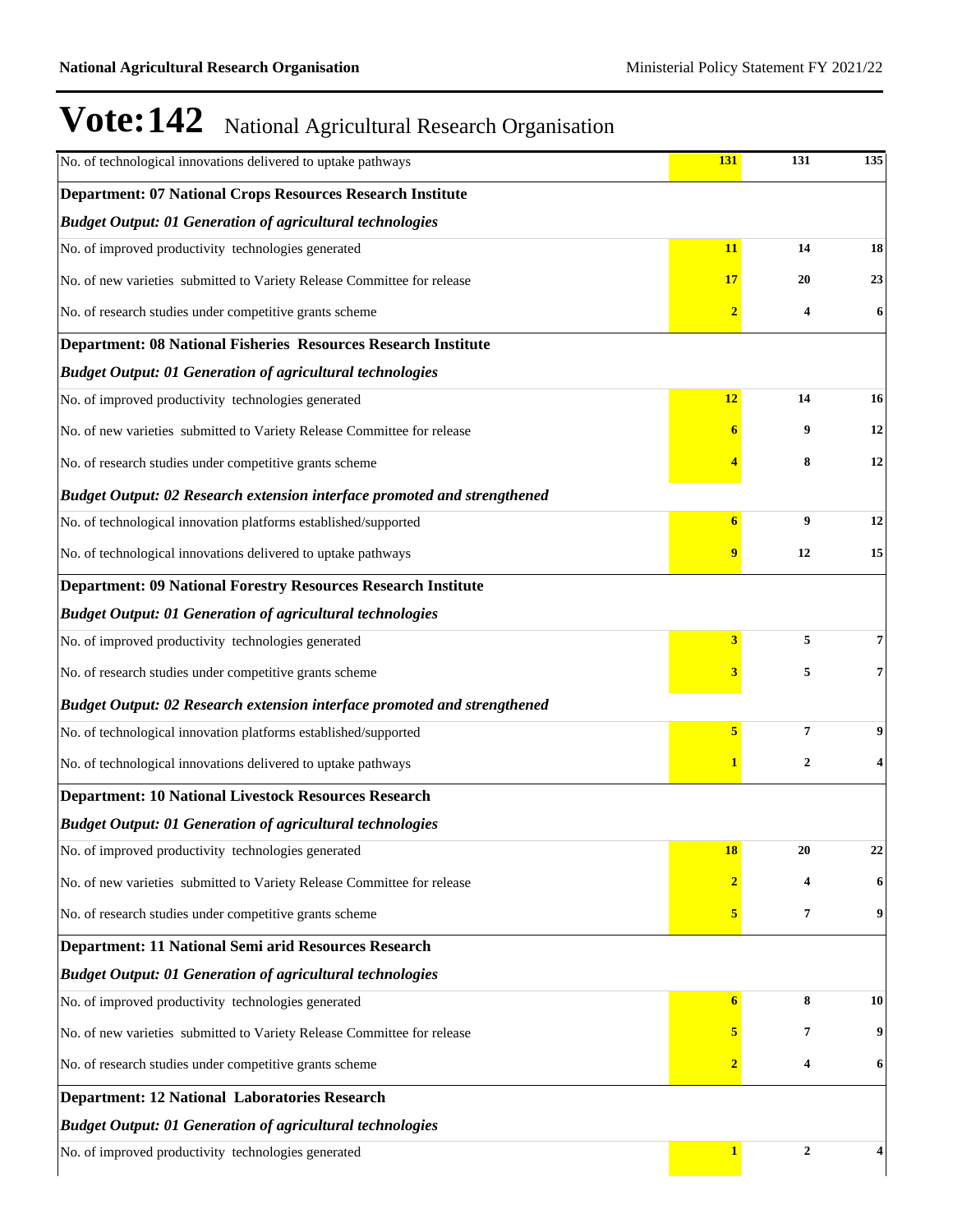|                                                                                                                  | 3              | 5                | 7  |
|------------------------------------------------------------------------------------------------------------------|----------------|------------------|----|
| No. of new varieties submitted to Variety Release Committee for release                                          |                |                  |    |
| No. of research studies under competitive grants scheme                                                          |                | 6                | 8  |
| Budget Output: 02 Research extension interface promoted and strengthened                                         |                |                  |    |
| No. of technological innovation platforms established/supported                                                  | 5              | 7                |    |
| No. of technological innovations delivered to uptake pathways                                                    |                | 7                | 9  |
| Department: 13 Abi ZARDI                                                                                         |                |                  |    |
| Budget Output: 02 Research extension interface promoted and strengthened                                         |                |                  |    |
| No. of technological innovation platforms established/supported                                                  |                | 3                |    |
| No. of technological innovations delivered to uptake pathways                                                    |                | 5                | 6  |
| Department: 14 Bulindi ZARDI                                                                                     |                |                  |    |
| Budget Output: 02 Research extension interface promoted and strengthened                                         |                |                  |    |
| No. of technological innovation platforms established/supported                                                  | $\overline{2}$ | 4                |    |
| No. of technological innovations delivered to uptake pathways                                                    |                | 6                | 8  |
| Department: 15 Kachwekano ZARDI                                                                                  |                |                  |    |
| <b>Budget Output: 01 Generation of agricultural technologies</b>                                                 |                |                  |    |
| No. of improved productivity technologies generated                                                              | 4              | 6                | 8  |
| No. of new varieties submitted to Variety Release Committee for release                                          |                |                  | 6  |
| No. of research studies under competitive grants scheme                                                          |                | $\overline{2}$   |    |
| Budget Output: 02 Research extension interface promoted and strengthened                                         |                |                  |    |
| No. of technological innovation platforms established/supported                                                  | 1              | $\mathbf{2}$     |    |
| No. of technological innovations delivered to uptake pathways                                                    | 3              | 5                | 7  |
| Project: 1560 Relocation and Operationalisation of the National Livestock Resources Research Institute (NALIRRI) |                |                  |    |
| <b>Budget Output: 01 Generation of agricultural technologies</b>                                                 |                |                  |    |
| No. of improved productivity technologies generated                                                              |                | $\boldsymbol{2}$ | 3  |
| <b>Department: 16 Mukono ZARDI</b>                                                                               |                |                  |    |
| <b>Budget Output: 01 Generation of agricultural technologies</b>                                                 |                |                  |    |
| No. of improved productivity technologies generated                                                              | 3              | 5                | 7  |
| No. of research studies under competitive grants scheme                                                          |                | 4                | 6  |
| Budget Output: 02 Research extension interface promoted and strengthened                                         |                |                  |    |
| No. of technological innovation platforms established/supported                                                  | $\overline{2}$ | 4                | 6  |
| No. of technological innovations delivered to uptake pathways                                                    |                | 6                | 8  |
| Project: 1619 Retooling of National Agricultural Research Organization                                           |                |                  |    |
| <b>Budget Output: 01 Generation of agricultural technologies</b>                                                 |                |                  |    |
| No. of improved productivity technologies generated                                                              | 50             | 50               | 60 |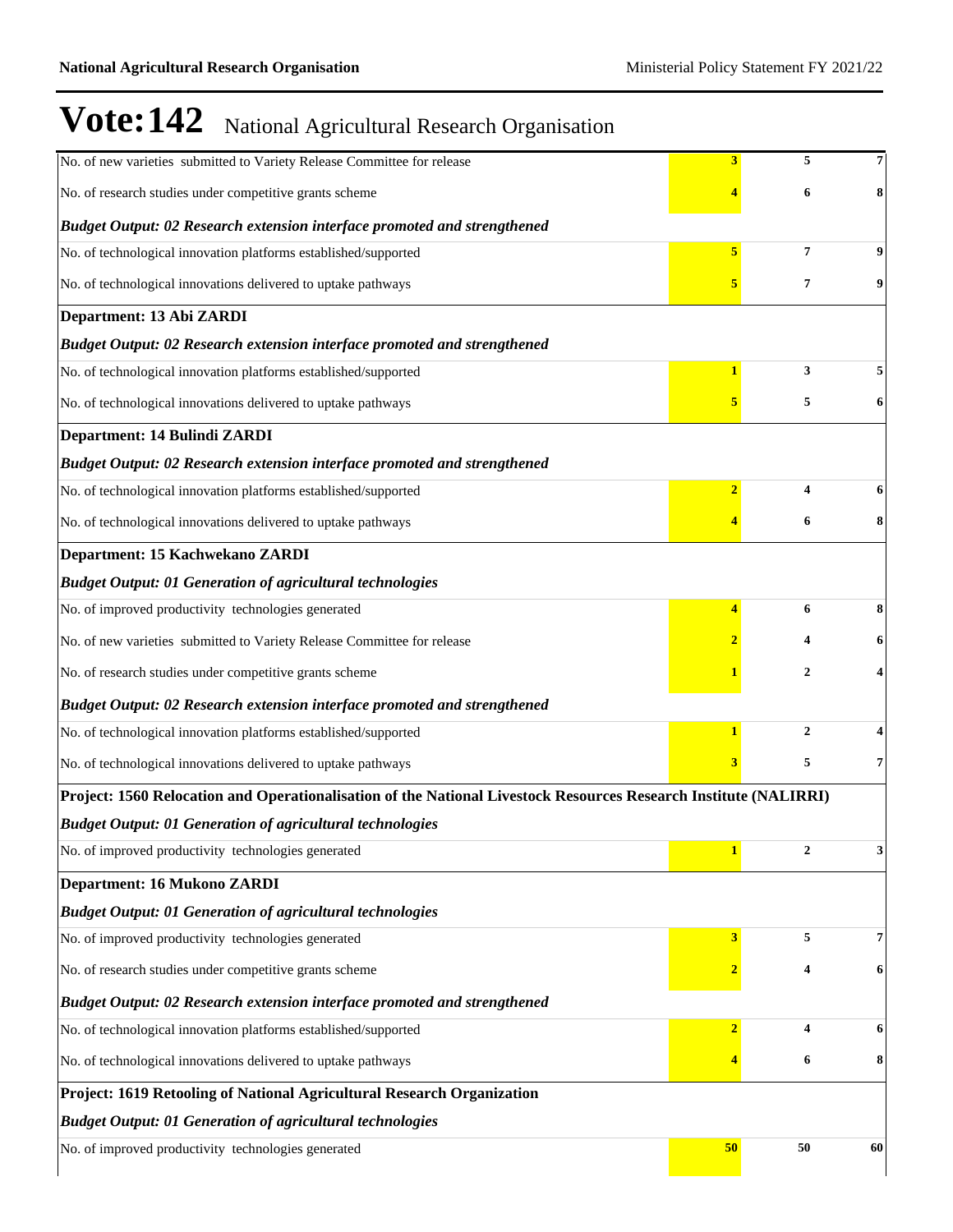$\overline{\phantom{a}}$ 

| No. of new varieties submitted to Variety Release Committee for release  | 15                      | 15                      | 20  |
|--------------------------------------------------------------------------|-------------------------|-------------------------|-----|
| No. of research studies under competitive grants scheme                  | 40                      | 40                      | 50  |
| Budget Output: 02 Research extension interface promoted and strengthened |                         |                         |     |
| No. of technological innovation platforms established/supported          | 68                      | 70                      | 70  |
| No. of technological innovations delivered to uptake pathways            | 131                     | 131                     | 131 |
| Department: 17 Ngetta ZARDI                                              |                         |                         |     |
| <b>Budget Output: 01 Generation of agricultural technologies</b>         |                         |                         |     |
| No. of improved productivity technologies generated                      | $\mathbf{1}$            | $\overline{2}$          |     |
| No. of research studies under competitive grants scheme                  |                         | $\mathbf{2}$            | 6   |
| Budget Output: 02 Research extension interface promoted and strengthened |                         |                         |     |
| No. of technological innovation platforms established/supported          | 3                       | 6                       | 9   |
| No. of technological innovations delivered to uptake pathways            | 6                       | 8                       | 10  |
| <b>Department: 18 Nabium ZARDI</b>                                       |                         |                         |     |
| <b>Budget Output: 01 Generation of agricultural technologies</b>         |                         |                         |     |
| No. of improved productivity technologies generated                      | 7                       | 9                       | 10  |
| No. of research studies under competitive grants scheme                  | $\overline{\mathbf{2}}$ | 4                       | 8   |
| Budget Output: 02 Research extension interface promoted and strengthened |                         |                         |     |
| No. of technological innovation platforms established/supported          | $\overline{2}$          | $\overline{\mathbf{4}}$ | 6   |
| No. of technological innovations delivered to uptake pathways            | 6                       | 8                       | 10  |
| Department: 19 Mbarara ZARDI                                             |                         |                         |     |
| <b>Budget Output: 01 Generation of agricultural technologies</b>         |                         |                         |     |
| No. of improved productivity technologies generated                      |                         | 9                       | 11  |
| Budget Output: 02 Research extension interface promoted and strengthened |                         |                         |     |
| No. of technological innovation platforms established/supported          |                         | 8                       | 12  |
| No. of technological innovations delivered to uptake pathways            | <b>16</b>               | 18                      | 20  |
| Department: 20 Buginyaya ZARDI                                           |                         |                         |     |
| <b>Budget Output: 01 Generation of agricultural technologies</b>         |                         |                         |     |
| No. of improved productivity technologies generated                      | $6\phantom{.}6$         | 8                       | 10  |
| No. of new varieties submitted to Variety Release Committee for release  |                         |                         | 6   |
| No. of research studies under competitive grants scheme                  | $\overline{\mathbf{2}}$ | 4                       | 6   |
| Budget Output: 02 Research extension interface promoted and strengthened |                         |                         |     |
| No. of technological innovation platforms established/supported          |                         | 6                       | 8   |
| No. of technological innovations delivered to uptake pathways            |                         | 5                       | 7   |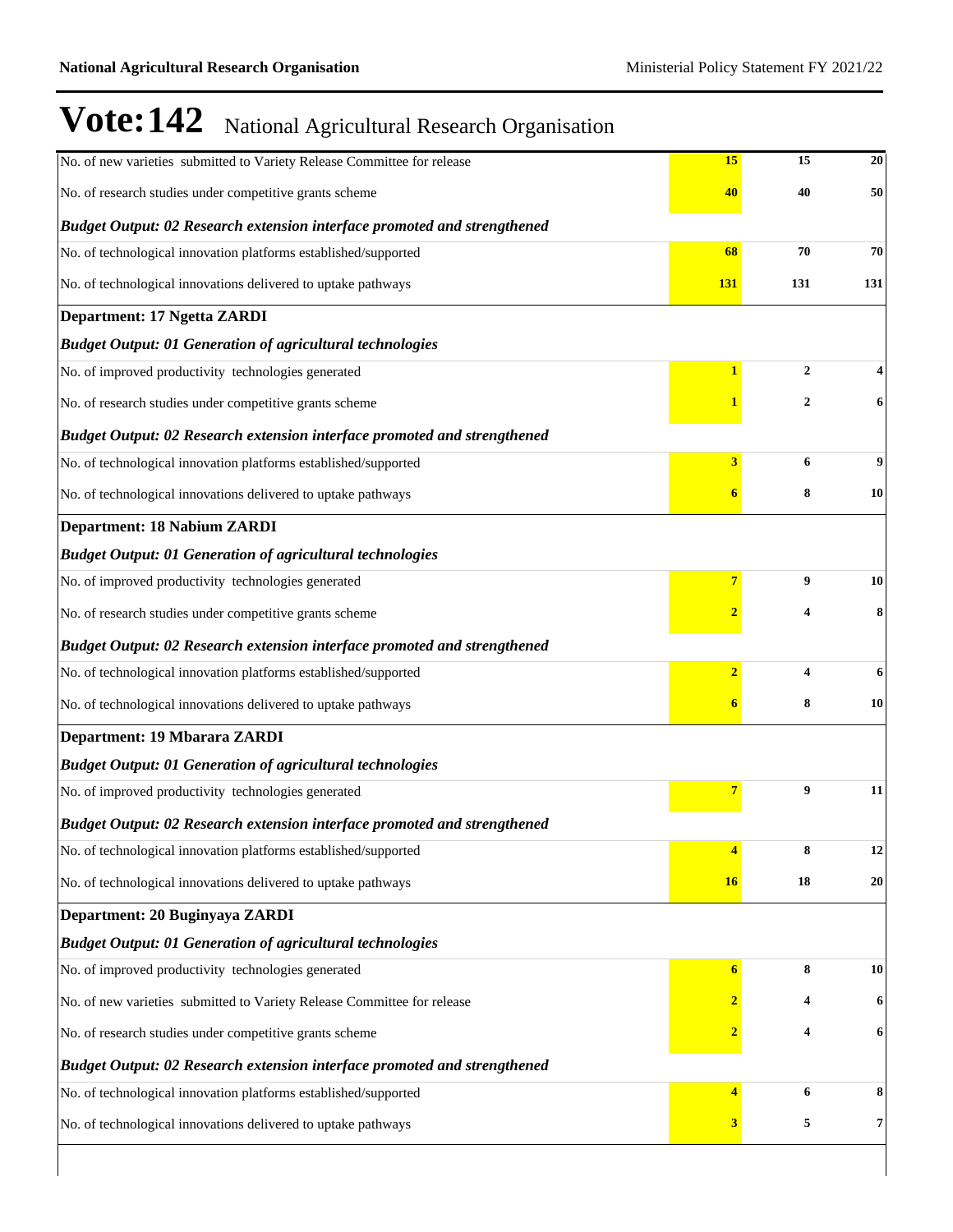| Department: 21 Rwebitaba ZARDI                                           |   |   |    |
|--------------------------------------------------------------------------|---|---|----|
| <b>Budget Output: 01 Generation of agricultural technologies</b>         |   |   |    |
| No. of improved productivity technologies generated                      |   | 8 | 10 |
| No. of research studies under competitive grants scheme                  |   |   | 4  |
| Budget Output: 02 Research extension interface promoted and strengthened |   |   |    |
| No. of technological innovation platforms established/supported          |   |   | 6  |
| No. of technological innovations delivered to uptake pathways            | 6 | 8 | 10 |

### **IX. Major Capital Investments And Changes In Resource Allocation**

### **Table 9.1: Major Capital Investment (Capital Purchases outputs over 0.5Billion)**

| FY 2020/21                                                                                                                                                                                                                                                                  | FY 2021/22                                                                                                                                         |                                                                                                                                                                                                                                                                         |
|-----------------------------------------------------------------------------------------------------------------------------------------------------------------------------------------------------------------------------------------------------------------------------|----------------------------------------------------------------------------------------------------------------------------------------------------|-------------------------------------------------------------------------------------------------------------------------------------------------------------------------------------------------------------------------------------------------------------------------|
| <b>Appr. Budget and Planned Outputs</b>                                                                                                                                                                                                                                     | <b>Expenditures and Achievements by</b><br>end Dec                                                                                                 | <b>Proposed Budget and Planned</b><br><b>Outputs</b>                                                                                                                                                                                                                    |
| Vote 142 National Agricultural Research Organisation                                                                                                                                                                                                                        |                                                                                                                                                    |                                                                                                                                                                                                                                                                         |
| Sub-SubProgramme: 01 51 Agricultural Research                                                                                                                                                                                                                               |                                                                                                                                                    |                                                                                                                                                                                                                                                                         |
| Development Project : 1560 Relocation and Operationalisation of the National Livestock Resources Research Institute (NALIRRI)                                                                                                                                               |                                                                                                                                                    |                                                                                                                                                                                                                                                                         |
| Budget Output: 01 51 72 Government Buildings and Administrative Infrastructure                                                                                                                                                                                              |                                                                                                                                                    |                                                                                                                                                                                                                                                                         |
| Capacity for livestock research strengthened through<br>establishment of six research management structures<br>(administration/office block, hay barn, grain store, staff<br>residential block, Water and electricity supply, infrastructure<br>master plan and 1 kilometer | 1) Three livestock laboratories and one forage<br>conservation facility manintained.<br>2) Two on-station field research facilities<br>maintained. | 1 office block with a store renovated at<br>Nakvesasa.<br>10 km of road network to ease access to research<br>facilities developed at Maruzi.<br>One administration block constructed at Maruzi.                                                                        |
|                                                                                                                                                                                                                                                                             | 3). Four livestock production facilities<br>maintained.                                                                                            | 1 hay barn constructed at Nakyesasa<br>500 meter tarmack road constructed                                                                                                                                                                                               |
|                                                                                                                                                                                                                                                                             | 4). Six research handling facilities maintained.                                                                                                   |                                                                                                                                                                                                                                                                         |
| <b>Total Output Cost(Ushs Thousand)</b><br>800,000                                                                                                                                                                                                                          | 200,000                                                                                                                                            | 3,950,000                                                                                                                                                                                                                                                               |
| Gou Dev't:<br>800,000                                                                                                                                                                                                                                                       | 200,000                                                                                                                                            | 3,950,000                                                                                                                                                                                                                                                               |
| $\overline{0}$<br>Ext Fin:                                                                                                                                                                                                                                                  | $\theta$                                                                                                                                           | $\overline{0}$                                                                                                                                                                                                                                                          |
| $\mathbf{0}$<br>A.I.A.                                                                                                                                                                                                                                                      | $\overline{0}$                                                                                                                                     | $\overline{0}$                                                                                                                                                                                                                                                          |
| Development Project : 1619 Retooling of National Agricultural Research Organization                                                                                                                                                                                         |                                                                                                                                                    |                                                                                                                                                                                                                                                                         |
| <b>Budget Output: 01 51 72 Government Buildings and Administrative Infrastructure</b>                                                                                                                                                                                       |                                                                                                                                                    |                                                                                                                                                                                                                                                                         |
|                                                                                                                                                                                                                                                                             |                                                                                                                                                    | 7 agricultural research facilities established across<br>four public research<br>Institutes of NaCCORI, NARL, NaLIRRI,<br>Rwebitaba, for efficient delivery of research<br>services to accelerate<br>Agro Industrialization,2 irrigation facilities<br>NaCRRI & Kigumba |
| <b>Total Output Cost(Ushs Thousand)</b><br>$\bf{0}$                                                                                                                                                                                                                         | $\bf{0}$                                                                                                                                           | 21,375,587                                                                                                                                                                                                                                                              |
| Gou Dev't:<br>$\theta$                                                                                                                                                                                                                                                      | $\mathbf{0}$                                                                                                                                       | 21,375,587                                                                                                                                                                                                                                                              |
| Ext Fin:<br>$\Omega$                                                                                                                                                                                                                                                        | $\theta$                                                                                                                                           | $\overline{0}$                                                                                                                                                                                                                                                          |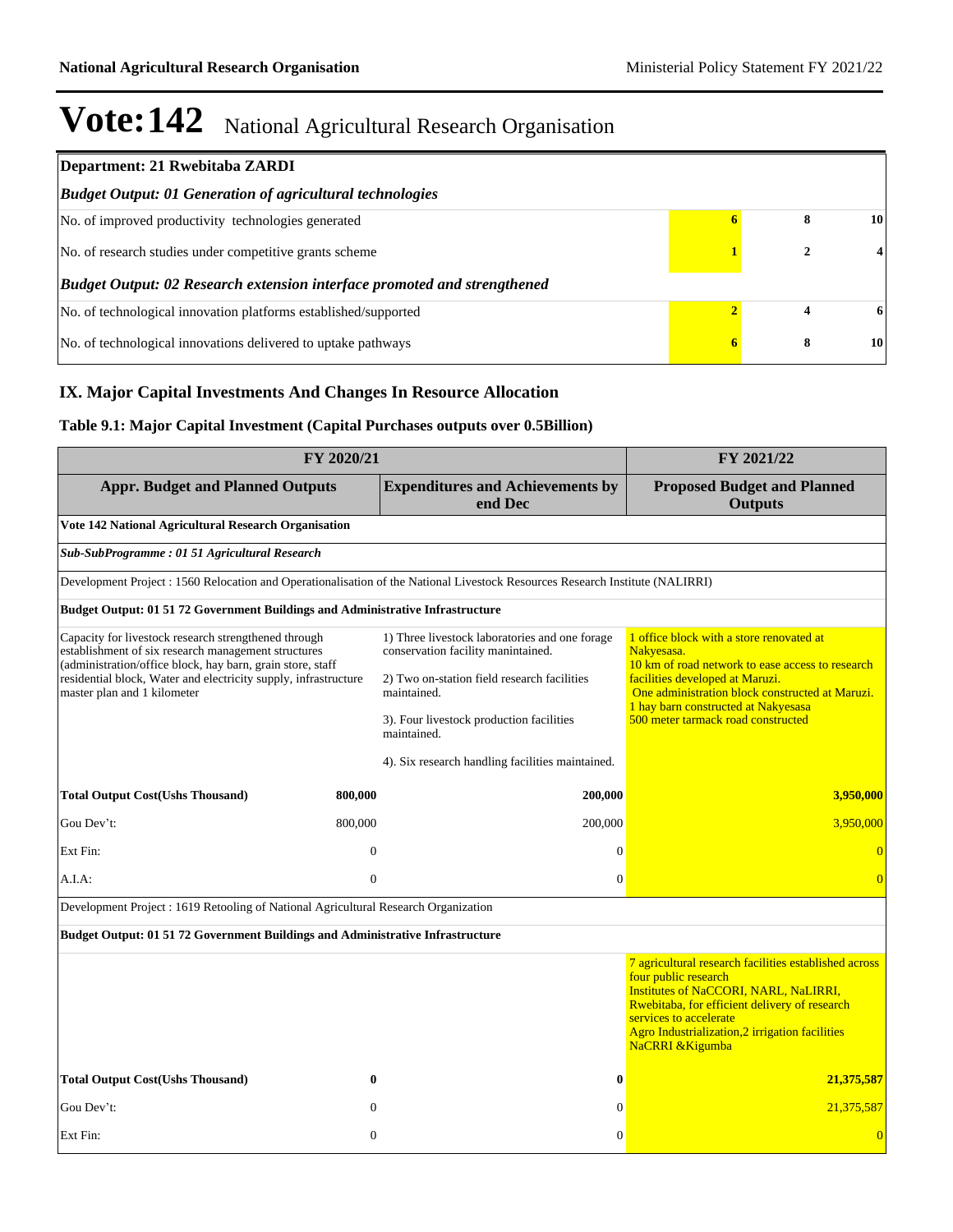| $A.I.A$ :                                                             | 0        |              |                                                                                                                                                                                                                              |  |  |  |
|-----------------------------------------------------------------------|----------|--------------|------------------------------------------------------------------------------------------------------------------------------------------------------------------------------------------------------------------------------|--|--|--|
| Budget Output: 01 51 77 Purchase of Specialised Machinery & Equipment |          |              |                                                                                                                                                                                                                              |  |  |  |
|                                                                       |          |              | <b>Laboratory equipment for 5 research facilities</b><br>acquired; Rwebitaba tea research, invitro and<br>embryo transfer, Incubation facility at Mukono,<br>fisheries research at Kajansi & research workshop<br>at NASARRI |  |  |  |
| <b>Total Output Cost(Ushs Thousand)</b>                               | 0        | $\mathbf{0}$ | 3,505,389                                                                                                                                                                                                                    |  |  |  |
| Gou Dev't:                                                            | $\theta$ | $\Omega$     | 3,505,389                                                                                                                                                                                                                    |  |  |  |
| Ext Fin:                                                              | $\theta$ | $\Omega$     |                                                                                                                                                                                                                              |  |  |  |
| $A.I.A$ :                                                             | $\theta$ | 0            | $\theta$                                                                                                                                                                                                                     |  |  |  |

### **X. Vote Challenges and Plans To Improve Performance**

#### **Vote Challenges**

Inadequate funding for Research and development against the African Union Research agenda 2060.Atleast NARO requires 450 Billion annually to conduct research for Agro industrialization.

Inadequate research facilities to support research for products and service delivery

Emerging pests and diseases that undermine sustainable incremental genetic gains

Inadequate salaries and wages for Agriculture research scientists against the set government target pay undermining stability in Agriculture research.

Inadequate laws and policies to aid research and innovation.

Inadequate transport equipment to efficiently and effectively undertake research. NARO requires at least 20 vehicles for the various research institutes located across the country.

#### **Plans to improve Vote Performance**

In the effort to align NARO intervention to NDPIII aspiration, NARO will undertake impactful interventions to improve the vote performance:

NARO shall continue to modernize all breeding programs by integrating genomic tools to accelerate rate genetic gain for staple crops;

Strengthen Agriculture research capacity through establishment of Research laboratories across the public research institutes; Integration of ICT in agricultural research; 18 digital related products shall be developed to support Agriculture research; Development and maintenance of Agriculture Research Partnerships; NARO will establish and maintain strategic research partnerships for product development and service delivery;

Securing Agricultural research land; land being the cardinal asset for conducting Agricultural research, NARO has prioritized boundary opening, surveying and titling to create enabling environment for research.

### **XI Off Budget Support**

#### **Table 11.1 Off-Budget Support by Department and Project**

| <b>Billion Uganda Shillings</b>                | $2020/21$ Approved<br><b>Budget</b> | 2021/22 Draft<br><b>Estimates</b> |
|------------------------------------------------|-------------------------------------|-----------------------------------|
| Sub-SubProgramme 0151 Agricultural Research    | 38.19                               | 52.63                             |
| <b>Recurrent Budget Estimates</b>              |                                     |                                   |
| 01 Headquarters                                | 0.00                                | 5.43                              |
| $ 406$ -European Union (EU)                    | 0.00                                | 5.43                              |
| 07 National Crops Resources Research Institute | 15.29                               | 15.73                             |
| 400-MULTI-LATERAL DEVELOPMENT PARTNERS         | 0.05                                | 2.52                              |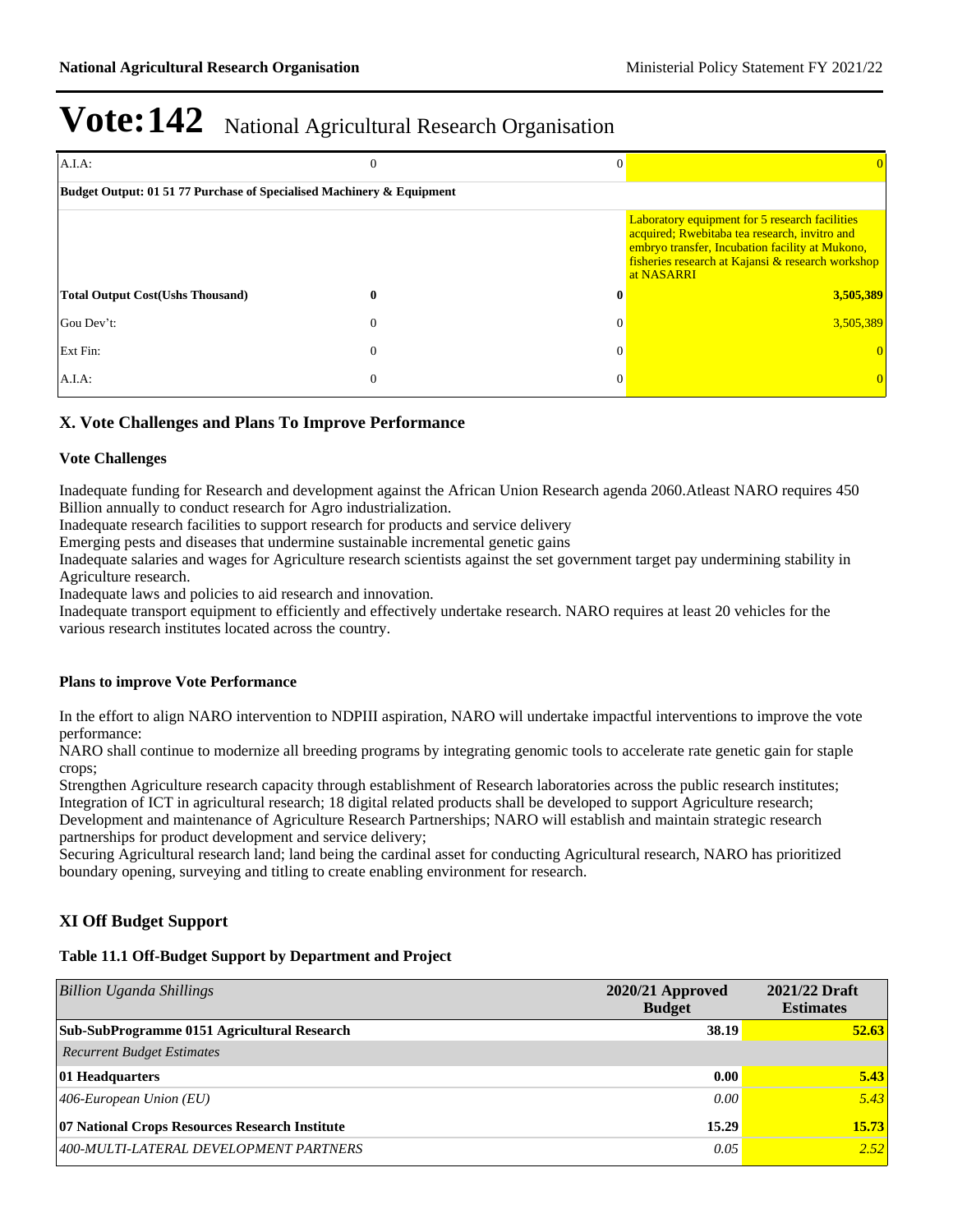| 401-Africa Development Bank (ADB)<br>0.00                  | 2.35         |
|------------------------------------------------------------|--------------|
| 411-International Fund for Agriculture and D<br>3.02       | 1.55         |
| 425-Food and Agriculture Organization<br>0.25              | 0.00         |
| 450-African Union (AU)<br>1.16                             | 0.82         |
| 455- Bill and Merinda Gates Foundation<br>1.07             | 2.23         |
| <b>650-OTHER FOREIGN SOURCES OF FUNDS</b><br>7.79          | 6.26         |
| <b>USAID</b><br>1.93                                       | 0.00         |
| 08 National Fisheries Resources Research Institute<br>3.89 | 4.46         |
| 400-MULTI-LATERAL DEVELOPMENT PARTNERS<br>0.00             | 1.89         |
| 401-Africa Development Bank (ADB)<br>0.90                  | 0.14         |
| 406-European Union (EU)<br>1.86                            | 1.26         |
| 500-BILATERAL DEVELOPMENT PARTNERS<br>1.14                 | 0.00         |
| <b>650-OTHER FOREIGN SOURCES OF FUNDS</b><br>0.00          | 0.41         |
| 0.00<br>653-International Development Research Centre      | 0.76         |
| 0.00<br>09 National Forestry Resources Research Institute  | 1.32         |
| 406-European Union (EU)<br>0.00                            | 0.58         |
| <b>650-OTHER FOREIGN SOURCES OF FUNDS</b><br>0.00          | 0.74         |
| <b>ACIAR</b><br>0.00                                       | 0.00         |
| <b>10 National Livestock Resources Research</b><br>3.51    | 2.74         |
| 400-MULTI-LATERAL DEVELOPMENT PARTNERS<br>0.00             | 0.52         |
| 406-European Union (EU)<br>2.63                            | 0.54         |
| 0.22<br>425-Food and Agriculture Organization              | 1.37         |
| 0.20<br>500-BILATERAL DEVELOPMENT PARTNERS                 | 0.00         |
| 0.24<br>550-United States of America                       | 0.00         |
| <b>650-OTHER FOREIGN SOURCES OF FUNDS</b><br>0.00          | 0.31         |
| 0.22<br>Bioinnovate Africa Programme                       | 0.00         |
| 11 National Semi arid Resources Research<br>1.41           | 3.94         |
| 400-MULTI-LATERAL DEVELOPMENT PARTNERS<br>0.00             | 2.53         |
| 406-European Union (EU)<br>0.00                            | 0.25         |
| 411-International Fund for Agriculture and D<br>0.11       | 0.11         |
| 425-Food and Agriculture Organization<br>0.00              | 0.06         |
| 450-African Union (AU)<br>0.66                             | 0.25         |
| 0.19<br>455- Bill and Merinda Gates Foundation             | 0.00         |
| <b>650-OTHER FOREIGN SOURCES OF FUNDS</b><br>0.40          | 0.74         |
| ICIPE)<br>0.06                                             | 0.00         |
| <b>12 National Laboratories Research</b><br>8.02           | <b>10.30</b> |
| 400-MULTI-LATERAL DEVELOPMENT PARTNERS<br>0.00             | 6.96         |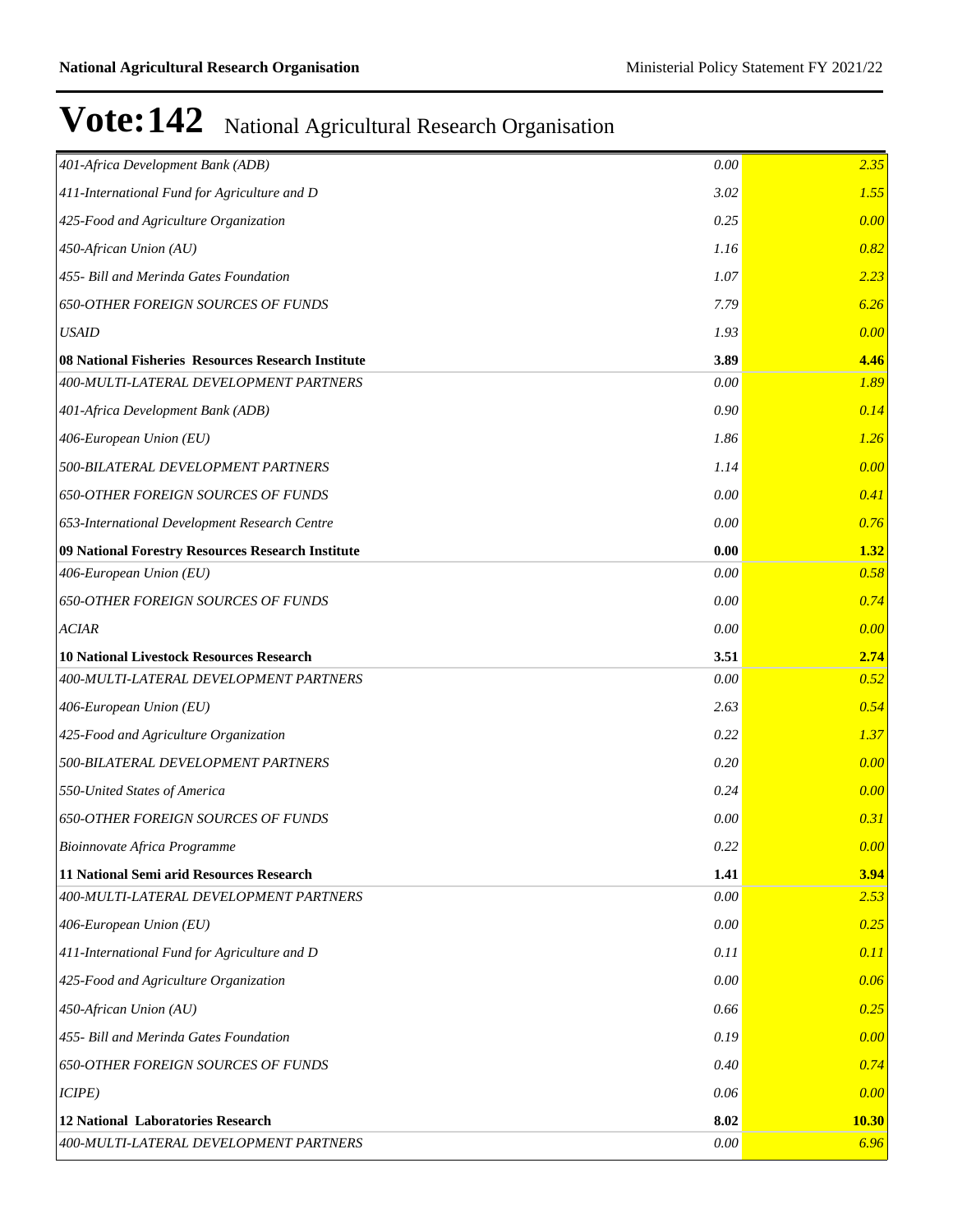| 410-International Development Association (IDA) | 0.06  | 0.00  |
|-------------------------------------------------|-------|-------|
| 411-International Fund for Agriculture and D    | 0.24  | 0.63  |
| 442-International Atomic Energy Agency (IAEA)   | 0.00  | 0.12  |
| <b>650-OTHER FOREIGN SOURCES OF FUNDS</b>       | 6.50  | 2.47  |
| 653-International Development Research Centre   | 0.00  | 0.12  |
| <b>QUEENSLAND UNIVERSITY</b>                    | 1.21  | 0.00  |
| 13 Abi ZARDI                                    | 0.28  | 0.21  |
| 411-International Fund for Agriculture and D    | 0.00  | 0.12  |
| 414-Islamic Development Bank                    | 0.28  | 0.09  |
| 15 Kachwekano ZARDI                             | 0.23  | 0.36  |
| 400-MULTI-LATERAL DEVELOPMENT PARTNERS          | 0.00  | 0.14  |
| <b>650-OTHER FOREIGN SOURCES OF FUNDS</b>       | 0.15  | 0.22  |
| <b>KOPIA</b>                                    | 0.08  | 0.00  |
| <b>16 Mukono ZARDI</b>                          | 0.93  | 0.00  |
| 406-European Union (EU)                         | 0.67  | 0.00  |
| 500-BILATERAL DEVELOPMENT PARTNERS              | 0.07  | 0.00  |
| Africa Academy of Science                       | 0.19  | 0.00  |
| 17 Ngetta ZARDI                                 | 0.00  | 0.36  |
| 411-International Fund for Agriculture and D    | 0.00  | 0.36  |
| 18 Nabium ZARDI                                 | 0.00  | 0.72  |
| 400-MULTI-LATERAL DEVELOPMENT PARTNERS          | 0.00  | 0.57  |
| <b>650-OTHER FOREIGN SOURCES OF FUNDS</b>       | 0.00  | 0.14  |
| 20 Buginyaya ZARDI                              | 0.00  | 0.28  |
| <b>650-OTHER FOREIGN SOURCES OF FUNDS</b>       | 0.00  | 0.28  |
| 21 Rwebitaba ZARDI                              | 0.00  | 0.08  |
| <b>650-OTHER FOREIGN SOURCES OF FUNDS</b>       | 0.00  | 0.08  |
| 27 National Coffee Research Institute           | 4.63  | 6.70  |
| 400-MULTI-LATERAL DEVELOPMENT PARTNERS          | 2.66  | 6.63  |
| 406-European Union (EU)                         | 0.19  | 0.06  |
| <b>650-OTHER FOREIGN SOURCES OF FUNDS</b>       | 0.00  | 0.01  |
| <b>USAID</b>                                    | 1.78  | 0.00  |
| <b>Total for Vote</b>                           | 38.19 | 52.63 |

### **XII. Vote Cross Cutting Policy And Other Budgetary Issues**

### **Table 12.1: Cross- Cutting Policy Issues**

**Issue Type: HIV/AIDS**

| $\Lambda$ hiect | Minimize new HIV/AIDS infections and support the positive living people. |
|-----------------|--------------------------------------------------------------------------|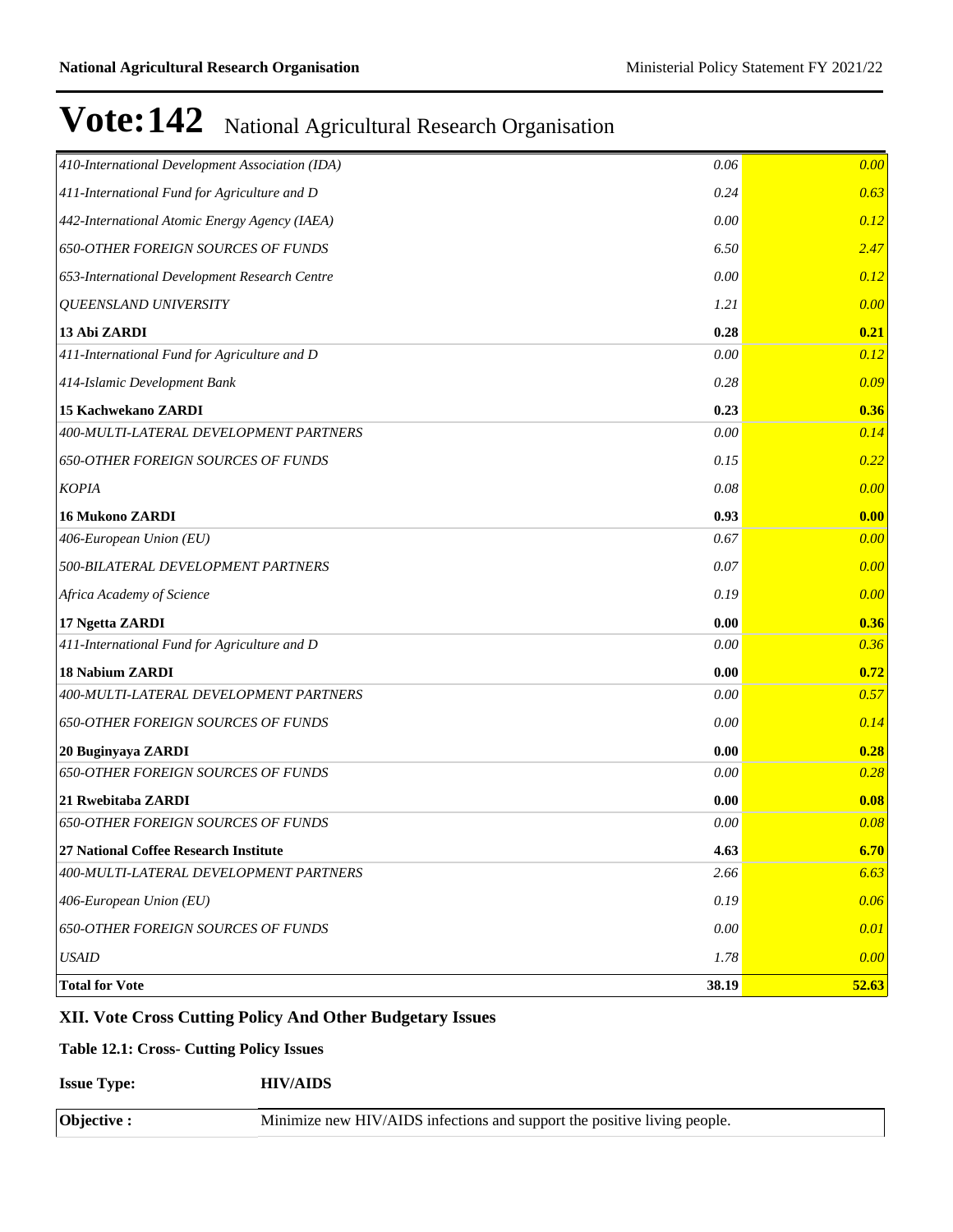| <b>Issue of Concern:</b>            | The high risk of HIV/AIDs, Covid-19 and hepatitis B transmissions is a key disruptive factor to<br>continuity of agricultural research.                                                                                                             |
|-------------------------------------|-----------------------------------------------------------------------------------------------------------------------------------------------------------------------------------------------------------------------------------------------------|
| <b>Planned Interventions:</b>       | Sensitize and train all NARO staff and its surrounding communities on preventative and control<br>measures of these diseases and establish structures in all institutes in collaboration with other<br>stakeholders                                 |
| <b>Budget Allocation (Billion):</b> | 0.620                                                                                                                                                                                                                                               |
| <b>Performance Indicators:</b>      | Number sensitizations and engagements conducted                                                                                                                                                                                                     |
| <b>Issue Type:</b>                  | <b>Gender</b>                                                                                                                                                                                                                                       |
| Objective:                          | Build capacity of staff in gender and equity of research undertakings.                                                                                                                                                                              |
| <b>Issue of Concern:</b>            | Inadequate integration of gender and equity into technology generation and promotion                                                                                                                                                                |
| <b>Planned Interventions:</b>       | Build capacity of staff to integrate gender and equity in research, engage and train all 16 NARO<br>institute gender focal persons and transfer and dissemination of gender sensitive technologies                                                  |
| <b>Budget Allocation (Billion):</b> | 0.056                                                                                                                                                                                                                                               |
| <b>Performance Indicators:</b>      | Number of gender and equity technologies generated and promoted                                                                                                                                                                                     |
| <b>Issue Type:</b>                  | <b>Enviroment</b>                                                                                                                                                                                                                                   |
| Objective:                          | Assess the foreseen environmental risks and design mitigation measures                                                                                                                                                                              |
| <b>Issue of Concern:</b>            | Increasing environmental variability                                                                                                                                                                                                                |
| <b>Planned Interventions:</b>       | Develop measures that will address climate variability (ECV) concerns such as floods and drought<br>and their resultant effects like land fragility, landslides, soil erosion, disease epidemics, loss of<br>biodiversity and other emerging issues |
| <b>Budget Allocation (Billion):</b> | 0.100                                                                                                                                                                                                                                               |
| <b>Performance Indicators:</b>      | Number of forecasts and interventions developed                                                                                                                                                                                                     |

#### **XIII. Personnel Information**

### **Table 13.1 Staff Establishment Analysis**

| <b>Title</b>                                      | <b>Salary Scale</b> | <b>Number Of Approved Positions</b> | <b>Number Of Filled Positions</b> |
|---------------------------------------------------|---------------------|-------------------------------------|-----------------------------------|
| Principal Research Officer                        | UR <sub>3</sub>     | 10                                  | 8                                 |
| Senior Human Resource &<br>Administrative Officer | UR <sub>4</sub>     |                                     | $\vert$ 3                         |
| Senior Research Officer                           | UR <sub>4</sub>     | 90                                  | 85                                |
| Research Officer                                  | UR $5(i)$           | 166                                 | 148                               |
| Senior Administration Assistant<br>Grade.I        | UR $5(i)$           | 3                                   |                                   |
| Principal Technician                              | UR $5(ii)$          | 23                                  |                                   |
| Senior Technician                                 | UR $5(ii)$          | 42                                  | 15                                |
| <b>Accounts Assistant</b>                         | UR <sub>6</sub>     | 14                                  | 10                                |
| Security Guard                                    | UR 8                | 34                                  | 32                                |
| Technician                                        | UR <sub>6</sub>     | 108                                 | 102                               |

#### **Table 13.2 Staff Recruitment Plan**